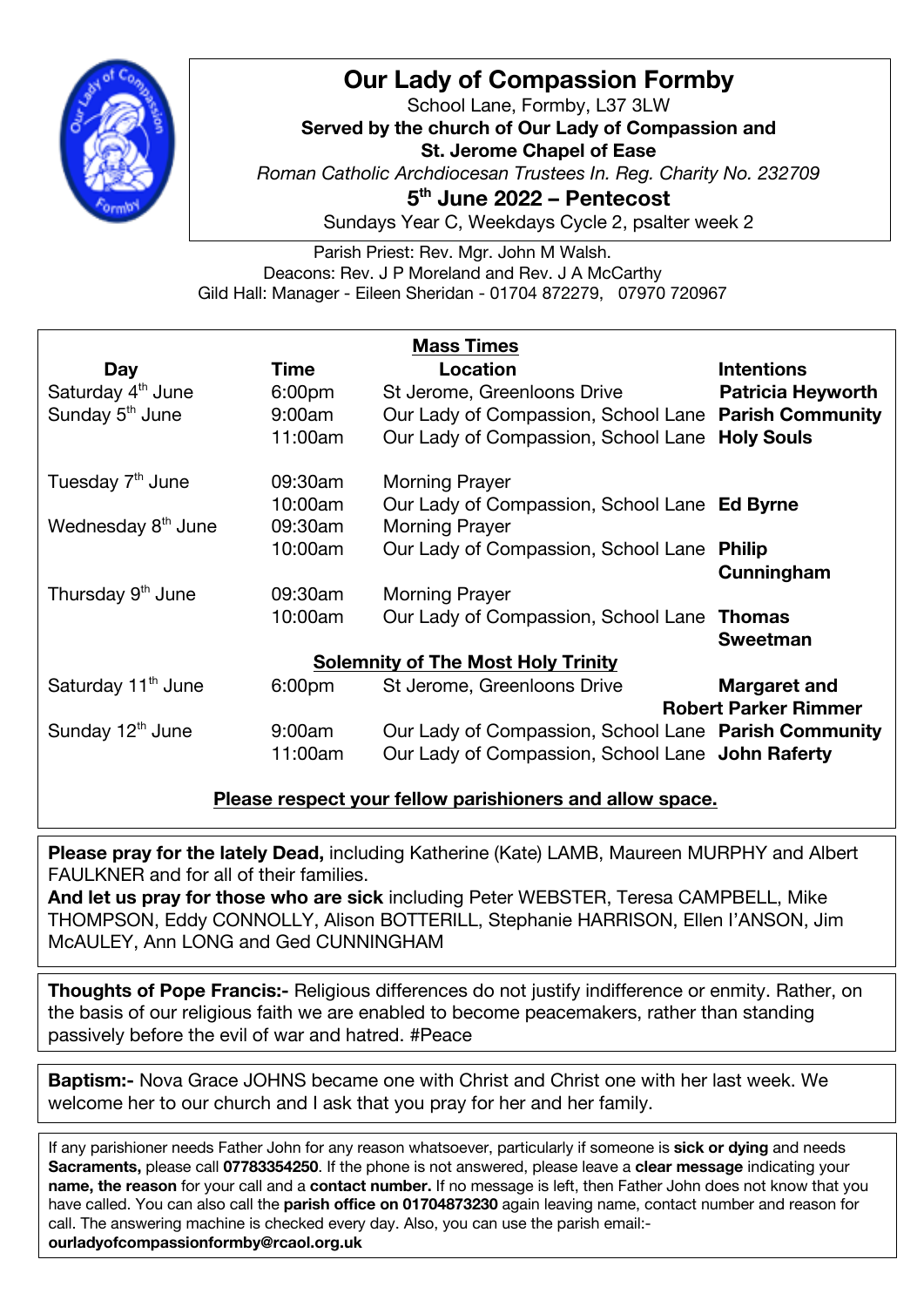## **Parish Notices**

**Confirmations 2022:-** On Wednesday 20<sup>th</sup> July, the Archbishop will visit the Deanery to celebrate the Sacrament of Confirmation. The celebration will take place at St. John Stone Church at 7:30pm. All those who have indicated that they wish to receive the Sacrament have been contacted by email. If you have not received an email, please let us know. There will be three preparation sessions which candidates are asked to attend. They are as follows; Wednesday 29<sup>th</sup> June, Wednesday 6<sup>th</sup> July, Wednesday 13<sup>th</sup> July. All sessions take place at St. John Stone Church at 7:30pm. All candidates will receive a separate email from St. John Stone to confirm.

**Pentecost and Public Holiday Parish Lunch**:- Today, Sunday, June 5th, Pentecost Sunday, at 1.00pm, there will be a celebratory lunch for the Parish in the Gild Hall. The doors will open at 12.30pm. The lunch will be a cold buffet and is offered with no charge. The bar will be open, but drinks will have to be paid for. ALL members of our Formby Catholic community are warmly invited. It will be a lovely opportunity to come together and spend some time with each other.

**Celebrations:-** On **Saturday, June 18th** we will celebrate Father Higham's 60th anniversary of Priestly Ordination. We will also celebrate Fr. John Harris' 50<sup>th</sup> Anniversary and the 40th anniversary of Father Bradley's Ordinations. There will be a **Jubilee Mass at 12 Noon**, celebrated by Bishop Tom Williams who will have celebrated his Golden Jubilee a couple of weeks earlier. This will be followed by a reception in the Rectory garden. More details nearer the time.

**Exposition of the Blessed Sacrament**: This will take place every Wednesday morning during the month of June in honour of the Sacred Heart. Starting at **9.15 am** until just before 10am Mass. This is an opportunity for quiet personal prayer and reflection.

**The Chattery:** at the Gild Hall will be open on Wednesday afternoon from 2pm to 3.30pm for tea, coffee and a chance to meet with friends and parishioners for a "catch up".

**UCM Meeting**: The UCM monthly meeting will be held on **Wednesday 8th June.** Mass will be celebrated by Fr John at 10am in Our Lady of Compassion Church and all UCM members are invited. There will be a meeting and refreshments in the Gild Hall afterwards.

**LGBTQ+ Gathering and Mass:-** The next gathering for our LGBTQ+ family will be at All Saints, Anfield

L4 1QC on Sunday 3<sup>rd</sup> July 2022 beginning with Mass at 2:00pm.

**See All Things New:** An Online Retreat for Young Adults in their 20s and 30s **July 27, 2022.** 

**St Beuno's Jesuit Spirituality Centre** is inviting you to set out on a journey with us, to see your life with new eyes, and to consider how your life may be transformed. Once upon a time a young man began a journey that would transform him from soldier into a saint. What led him to set out on this journey? What did he experience along the way? How can you learn from these experiences in your life? As part of this retreat (offered online, or residentially at **St Beuno's Jesuit Spirituality Centre in North Wales**) we will offer you material each day for your own personal prayer and reflection, as well as opportunities to encounter others, share your reflections and listen to their stories. You will have the opportunity to speak to a spiritual guide who can help you navigate your own faith journey

We'd love young adults in their 20s and 30s who are based in the UK and Ireland to come and join us to celebrate the 500th anniversary of the conversion of St Ignatius of Loyola!